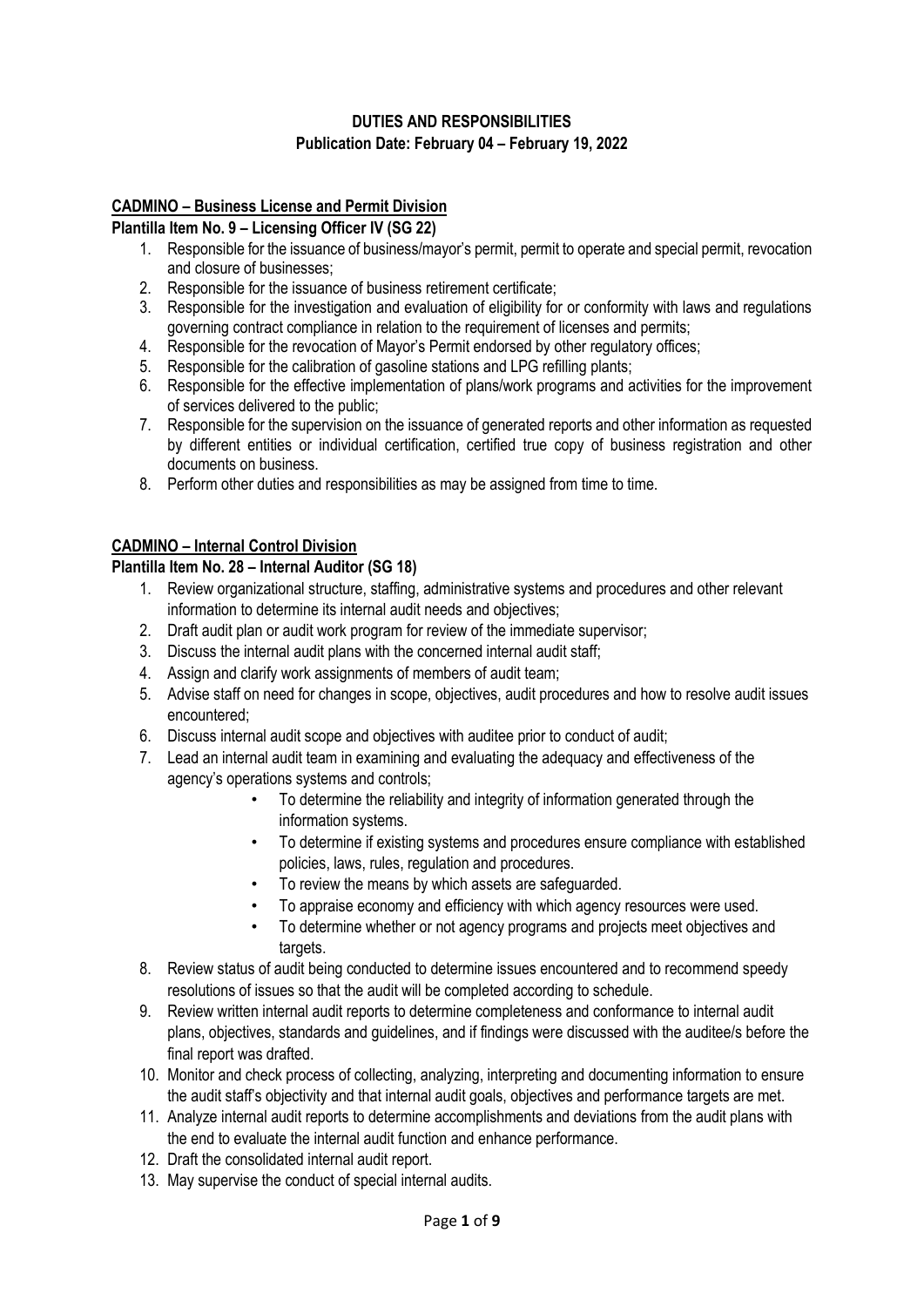- 14. Discuss audit results with auditee/s before the draft of the report is finalized with the conformance of the Division Head.
- 15. Follow-up actions to determine if audit recommendations have been carried out or not and to inquire for the reasons for non-implementation.
- 16. Conducts investigations of anomalies discovered in audits and submits reports and recommendations on investigations completed.
- 17. Train new internal auditors.
- 18. Perform other duties as may be assigned from time to time.

# **CITY SOCIAL WELFARE AND DEVELOPMENT OFFICE**

## **Plantilla Item No. 12, 13, 77 – Social Welfare Officer I (SG 11)**

- 1. Responsible for the conduct of interviews and home visitations to clientele;
- 2. Prepare social case study reports and other specific assessment reports;
- 3. Implement treatment plan for the total rehabilitation and reintegration of a client/s to his family and community;
- 4. Facilitate conduct of case conference;
- 5. Liaise and maintain networking and referral system with NGAs, LGUs, GOs and NGOs
- 6. Responsible for the conduct of aftercare services thru the Support Services Network (SSN) facility at **WCPC**
- 7. Manage and maintain complete documentation of individual cases and ensures safekeeping of all case folders;
- 8. Perform other duties and responsibilities as may be assigned from time to time.

#### **Plantilla Item No. 81 – Social Welfare Assistant (SG 8)**

- 1. Provide assistance in community organizing and group formation process;
- 2. Conduct group work activities and community assemblies to gather information, develop assessment of needs and provide immediate relief or interventions;
- 3. Develop and implement projects and activities to initiate, support and/or sustain helping interventions to marginalized and vulnerable clientele
- 4. Responsible for ensuring the proper intake and documentation of basic information and updating of client's records and treatment progress;
- 5. Responsible for the promotions of public awareness regarding legislations on social welfare and development (SWD);
- 6. Facilitate clients' access to available services within the referral network;
- 7. Perform other duties and responsibilities as may be assigned from time to time.

#### **Plantilla Item No. 93 – Administrative Assistant II (Administrative Assistant) (SG 8)**

- 1. In-charge of the facilitation and conduct of meetings and learning sessions of CDT/Ws under Unit 2 cluster of day care centers;
- 2. Responsible for the conduct of pre-assessment of DCCs within area of assignment;
- 3. Responsible for the consolidation of assessment findings for Curriculum, Instruction and Assessment and provide recommendations for action planning;
- 4. Responsible for the development and implementation of action plans and interventions in pursuit of Curriculum Instruction and Assessment Standards;
- 5. Responsible for the consolidation of periodic reports on assessment, and other related reports;
- 6. Responsible for the preparation of documentation requirements for Supplemental Feeding program and facilitate its smooth implementation in all day care centers;
- 7. Responsible for the preparation of necessary reports and presentations pertaining to curriculum instruction and assessment (for utilization and reference of ECCDCC);
- 8. Perform other duties and responsibilities as may be assigned from time to time.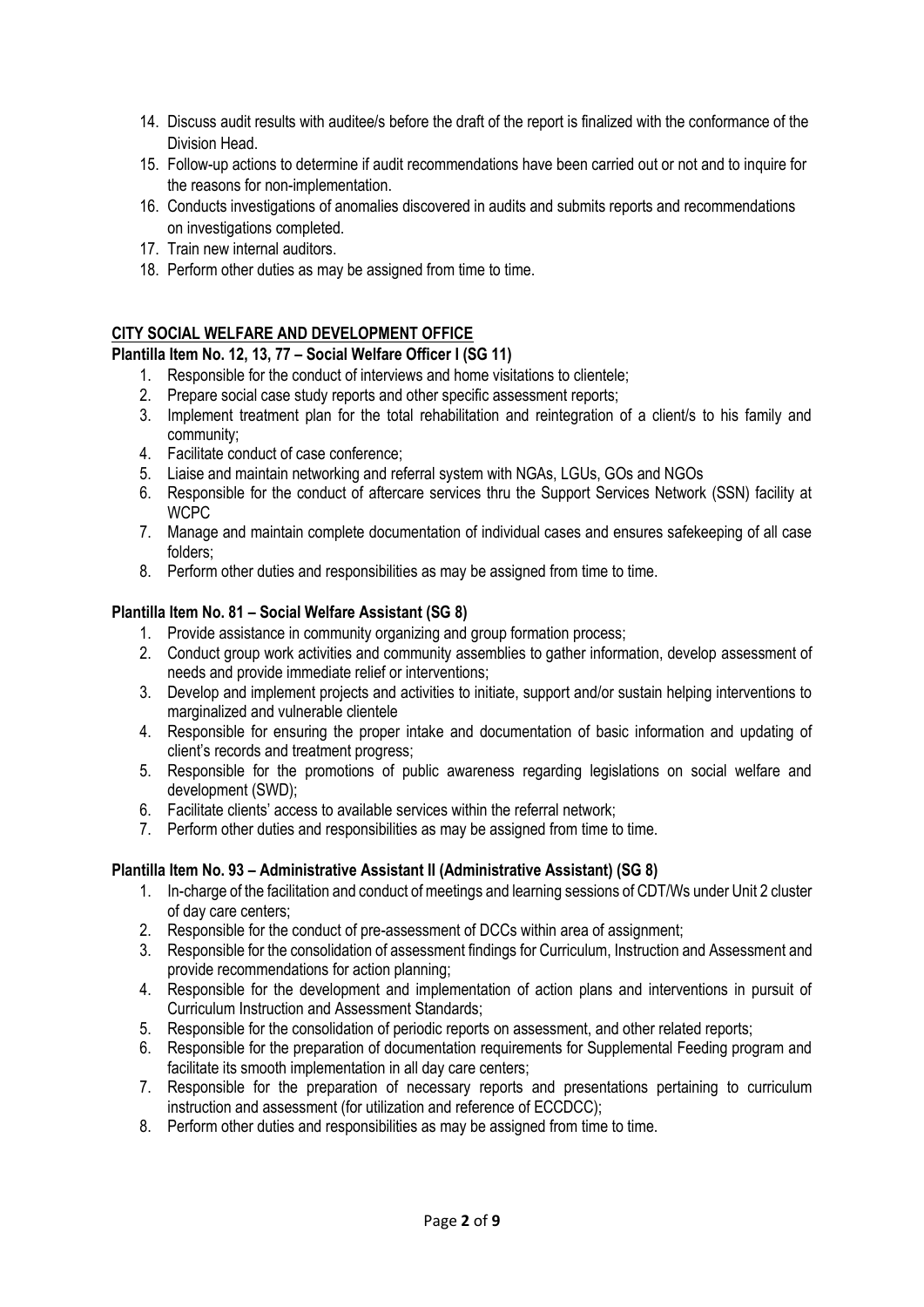# **OFFICE OF THE CITY BUILDING OFFICIAL**

## **Plantilla Item No. 29 – Engineer II (SG 16)**

- 1. In-charge of the evaluation of building / structure documents in compliance to technical requirements under the Sanitary Engineering Law (RA 1364) and Plumbing Law;
- 2. Perform other duties and responsibilities as may be assigned from time to time.

#### **Plantilla Item No. 30 – Engineer II (SG 16)**

- 1. Responsible for ensuring the conformity of building / structure based on approved plans and documents as to technical requirements for Electronics Regulations
	- a) Documentary Requirements
	- b) Cost Estimates
	- c) Specifications
- 2. Perform other duties and responsibilities as may be assigned from time to time.

## **Plantilla Item No. 3 – Administrative Assistant II (Administrative Assistant) (SG 8)**

- 1. Responsible for the management and maintenance of the inventory of office supplies, equipment and fixtures;
- 2. Maintain stock cards for proper monitoring of supplies and equipment in the office;
- 3. Facilitate/assign office property to accountable personnel;
- 4. Conduct regular inventory of stocks, supplies and equipment within the office;
- 5. Participate during inventory of City Government properties;
- 6. In-charge of the conduct of the annual physical count and proper transfer of or clearance from accountabilities of personnel;
- 7. Coordinate regularly with the City General Services Office-Property and Supply Management Division as to policies and procedures;
- 8. Prepare all ISO related reports;
- 9. Monitor compliance to ISO standards;
- 10. Perform other duties and responsibilities as may be assigned from time to time.

# **CITY CIVIL REGISTRY OFFICE**

#### **Plantilla Item No. 10 – Registration Officer II (SG 14)**

- 1. Responsible for the Records Management Section;
- 2. Act as Records and Information Officer;
- 3. Prepare work accomplishment report for the Records Management Section;
- 4. Act as Records Officer / Inventory Controller of the office;
- 5. Lead the regular inventory counting of civil registry books and office resources;
- 6. Receive registered documents for filing at the store room;
- 7. Index registered documents to facilitate search files, keep and preserves in a secured place;
- 8. Monitor all in and out of all registry books and office resources;
- 9. Monitor all registered civil registry documents being transcribed regularly;
- 10. Assist the RMAS Division Chief as to and when necessary;
- 11. Perform other duties and responsibilities as may be assigned from time to time.

# **Plantilla Item No. 24 – Administrative Assistant (Assistant Registration Officer) (SG 8)**

- 1. Receive all registrable documents on birth, foundling, death and marriage;
- 2. Receive bulk registration of civil registry documents:
- 3. Prepare notice of posting of all delayed civil registry documents;
- 4. Submit monthly Accomplishment Report;
- 5. Perform other duties and responsibilities as may be assigned from time to time.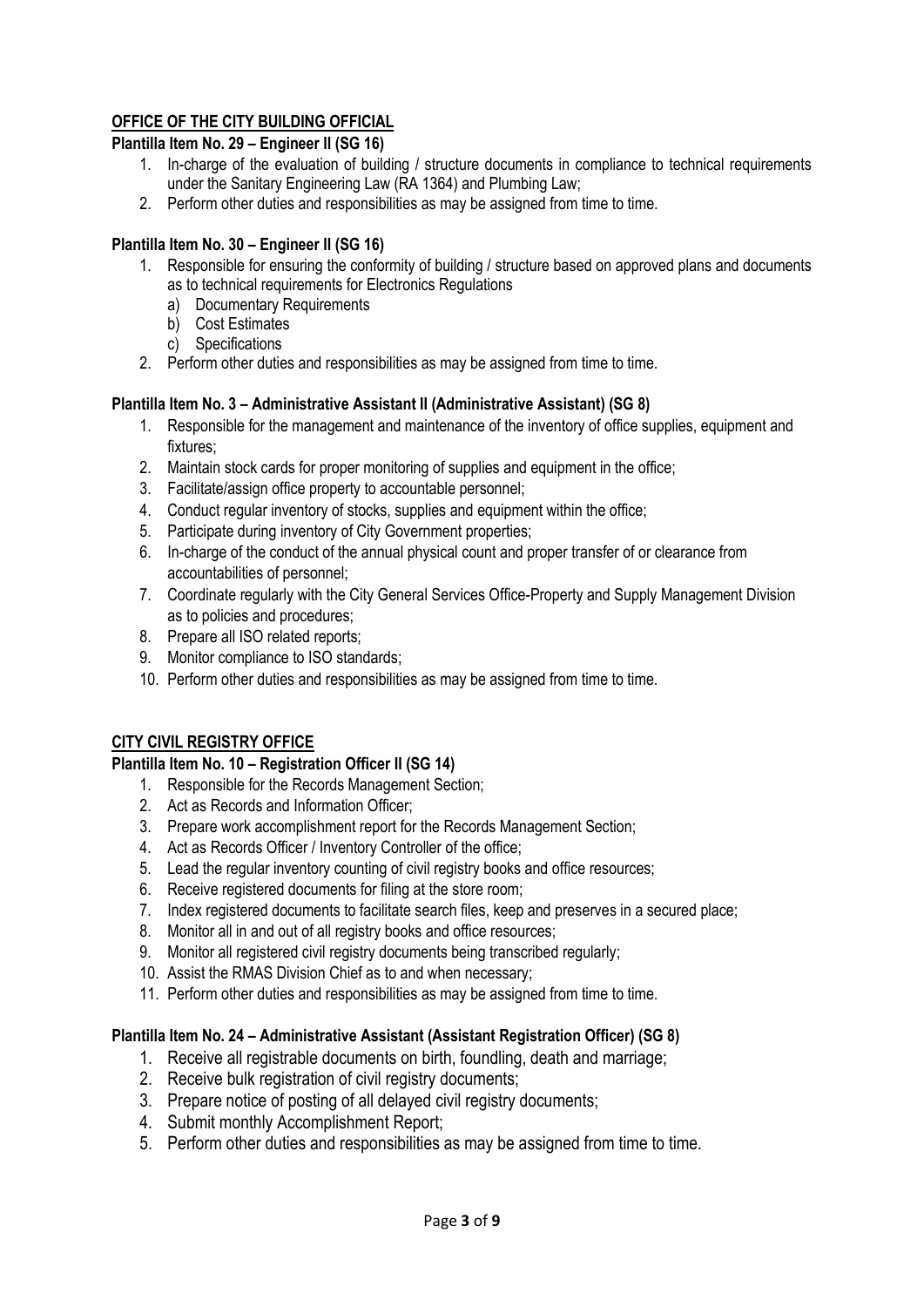## **CITY HEALTH OFFICE**

## **Plantilla Item No. 133 – Laboratory Aide II (SG 4)**

- 1. Prepare equipment and records for the schedule of laboratory exams;
- 2. In-charge of the registration of patients' data for laboratory procedure;
- 3. Assist the Medical Technologist during laboratory examination/screening and sputum microscopy through recording and releasing of results;
- 4. Manage and maintain all files and records of laboratory results and all laboratory equipment;
- 5. Responsible for maintaining the orderliness and cleanliness of the laboratory;
- 6. Perform other duties and responsibilities as may be assigned from time to time.

# **CITY PUBLIC ORDER AND SAFETY COORDINATING OFFICE**

### **Plantilla Item No. 21 – Traffic Operations Officer I (SG 11)**

- 1. Update and analyze the public transport route and services covering tricycles, buses, jeepneys, and other public transport modes;
- 2. Coordinate with public transport operators in the provision or operation of facilities like terminals and waiting areas;
- 3. Evaluate requests, in coordination with the City Planning Department, for variances from the zoning ordinance that are likely to have a significant traffic impact;
- 4. Perform other duties and responsibilities as may be assigned from time to time.

# **CITY AGRICULTURE AND VETERINARY OFFICE**

# **Plantilla Item No. 4 – Agriculturist II (SG 15)**

- 1. Promote and implement different crop production programs of the City to improve farm productivity;
- 2. Perform agricultural extension services including the visitation to standing crops and conduct of field validation and verification on reported damages to crops due to infestation and calamities;
- 3. Update farmers' profile and submit required master list of farmers for wet and dry season planting;
- 4. Prepare and submit planting, harvesting and damage report as required;
- 5. Promote the organization of cooperatives and associations of farm families and provide necessary services and assistance to improve the competencies of the members through conduct of seminars, trainings and meetings;
- 6. Perform other duties and responsibilities as may be assigned from time to time.

# **OFFICE OF THE SANGGUNIANG PANLUNGSOD**

#### **Plantilla Item No. 2 – Administrative Officer IV (SG 15)**

- 1. Manage and maintain OSP records and library;
- 2. In- charge of publication of approved ordinances, filing of approved resolutions, and mailing to concerned offices and personalities;
- 3. Supervise the encoding and scanning of documents in Document Management System (DMAS);
- 4. Act as member of SP secretariat;
- 5. In-charge of retrieving of documents in DMAS and library;
- 6. Supervise request for the issuance of certified true copies of SP records; and
- 7. Perform other duties and responsibilities as may be assigned from time to time.

#### **Plantilla Item No. 5 – Administrative Assistant II (Data Entry Machine Operator II) (SG 8)**

- 1. Encode City Ordinances and Resolutions into the Document Management Application Sysytem (DMAS);
- 2. Perform continous checking of errors within the descirption and data of Ordinances and Resolutions in DMAS;
- 3. Reproduce document copy from the DMAS for issuance of certified copies to clients;
- 4. Log all requested documents or certifications for the day in the appropriate logbook;
- 5. Create and update of listing of Ordinances and Resolutions not existing in DMAS;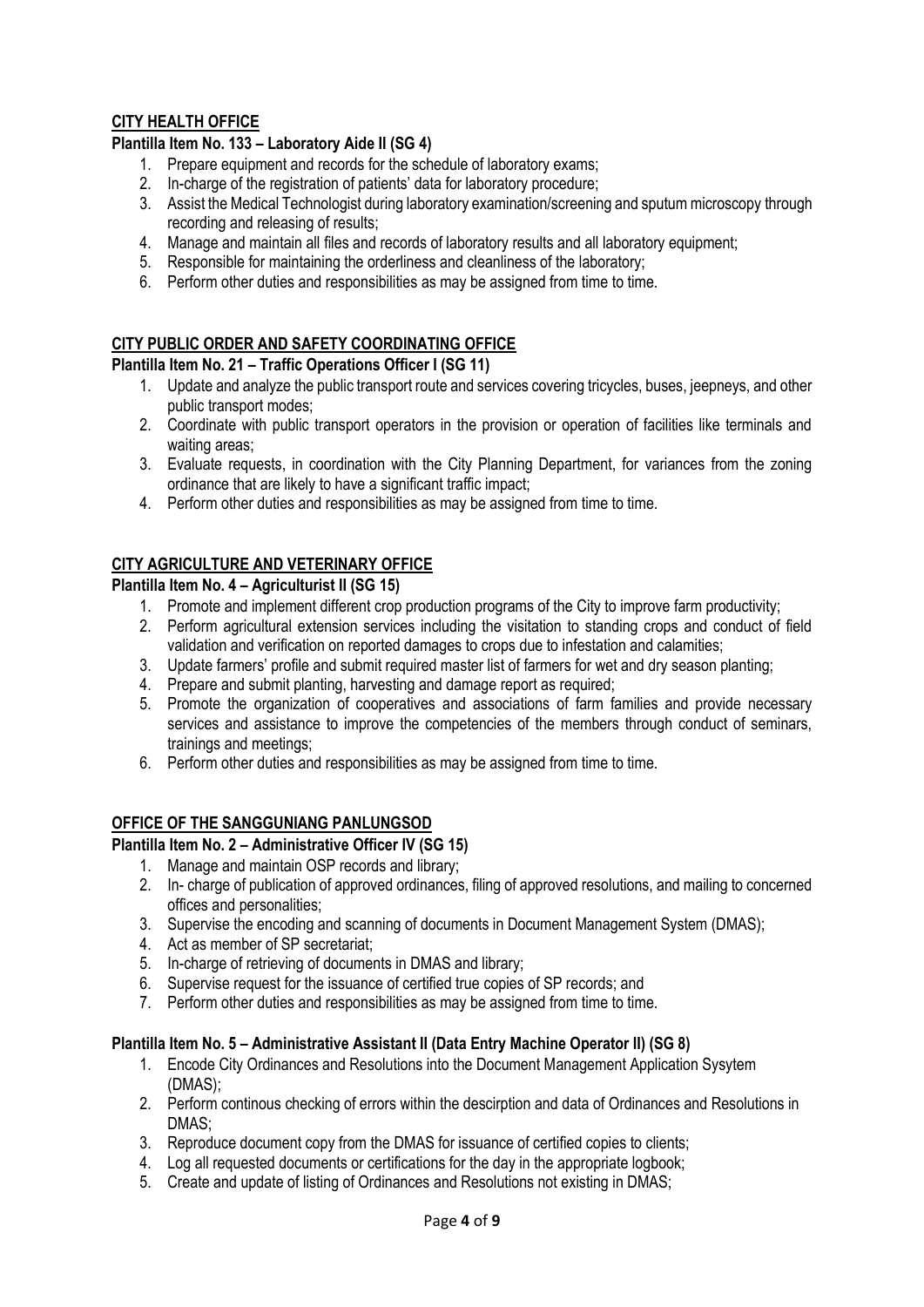- 6. Manages the DMAS and all of its content for the assuring the availability of City Ordinances and Resolutions;
- 7. Perform other duties and responsibilities as may be assigned from time to time.

#### **Plantilla Item No. 7 – Administrative Aide II (Messenger) (SG 2)**

- 1. In-charge of the delivery of communications/letters and/ or errands from different agencies/offices;
- 2. Perform other duties and responsibilities as may be assigned from time to time.

#### **CITY GENERAL SERVICES OFFICE – MOTORPOOL DIVISION**

#### **Plantilla Item No. 131 – Administrative Aide III (Utility Worker II) (SG 3)**

- 1. Repair/ Replace tires of service vehicles and equipment;
- 2. Ensure the proper use and upkeeping of tools being used in tire repair/ replacement;
- 3. Provide assistance to the mechanics in the general operations of the Vehicle and Equipment Maintenance Section and in rescue operations:
- 4. Perform routine maintenance check of tires; and
- 5. Perform other duties as may be assigned from time to time.

#### **Plantilla Item No. 114, 120, 125 – Administrative Aide III (Driver I) (SG 3)**

- 1. Provide transport to LGU staff & other authorized passengers w/in the city proper and/or any other authorized destinations;
- 2. Conduct Daily Maintenance and Checked -up of vehicles (i.e.; Oil, fluids, tire pressure, service schedule, tire condition, lights condition, BLOWBAGETS, etc.);
- 3. Prepare, submit and maintain trip tickets of vehicles;
- 4. Prepare Gasoline Fuel requisition;
- 5. Perform other duties as may be assigned from time to time.

#### **Plantilla Item No. 107 – Administrative Aide IV (Driver II) (SG 4)**

- 1. Provide transport to LGU staff & other authorized passengers w/in the city proper and/or any other authorized destinations;
- 2. Conduct Daily Maintenance and Checked -up of vehicles (i.e.; Oil, fluids, tire pressure, service schedule, tire condition, lights condition, BLOWBAGETS, etc.);
- 3. Prepare, submit and maintain trip tickets of vehicles;
- 4. Prepare Gasoline Fuel requisition:
- 5. Perform other duties as may be assigned from time to time.

#### **CMO – CITY DISASTER RISK REDUCTION AND MANAGEMENT DIVISION**

#### **Plantilla Item No. 48, 70 – Administrative Aide IV (Driver II) (SG 4)**

- 1. Perform driver functions and liaise activities for the office;
- 2. Ensure good working condition of CDRRMO vehicles and equipment, perform preventive maintenance and minor repairs and accomplish related reports and requests;
- 3. Participate in emergency response/rescue /recovery/"early warning" activities
- 4. Provide admin/logistical support to other LDRRMO units as needed.
- 5. Perform IMT/EOC functions during disasters/emergencies and
- 6. Perform other duties and responsibilities as may be assigned from time to time.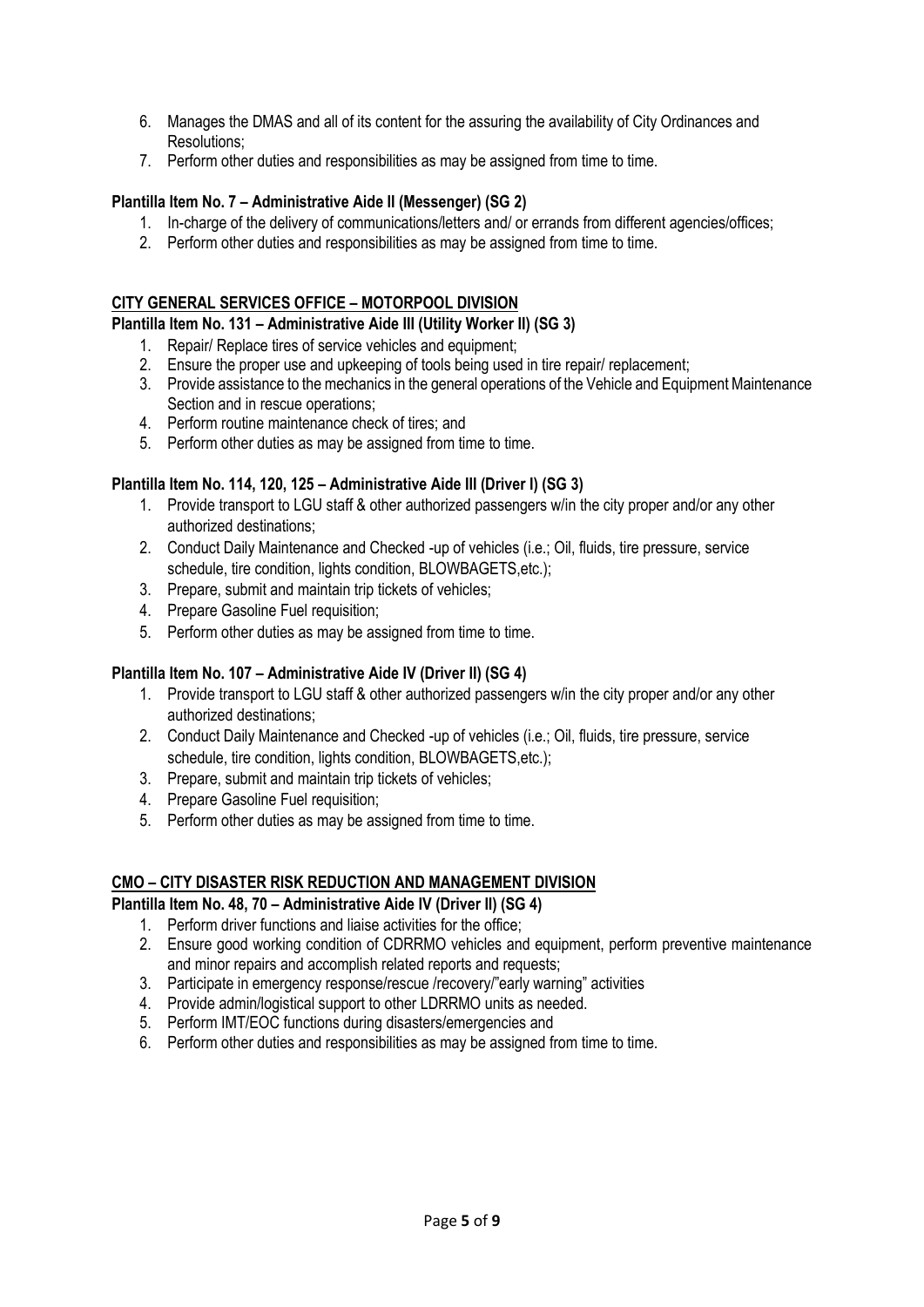# **CITY ACCOUNTANT'S OFFICE**

# **Plantilla Item No. 1 – City Government Department Head (City Accountant) (SG 25)**

- 1. Responsible for installation and maintenance of an internal audit system in the LGU;
- 2. Responsible for the preparation of journals and analysis of obligations, reconciliation of accounts, accountant's advice and maintain and keep all records/reports related thereto;
- 3. Responsible for the preparation of statements of journal vouchers and liquidation of the same and other adiustments related thereto;
- 4. Responsible for the preparation of statements of cash advances, liquidation, salaries/wages, allowances, reimbursement and remittances pertaining to the LGU;
- 5. Responsible for the preparation of utilization reports of funds and other Trust Funds;
- 6. Responsible for the posting of individual disbursements to the subsidiary ledger and index cards;
- 7. Responsible for the accounting of all issued requests for obligations and maintain and keep all records and reports related thereto;
- 8. Perform other duties and responsibilities as may be assigned from time to time.

## **CITY PUBLIC ORDER AND SAFETY COORDINATING OFFICE**

#### **Plantilla Item No. 1 – City Government Department Head I (SG 25)**

- 1. Formulate measures and provide technical assistance and support to the City Mayor on all matters relative to public order and safety as well as research data related to the total socioeconomic development of the City;
- 2. Recommend the implementation of policies, programs or project relating to public order and safety;
- 3. Oversee and monitor the enforcement and implementation of public order and safety programs and projects at the City and barangay level;
- 4. Provide relevant information in order to promote public safety objectives;
- 5. Be in the frontline in providing information during and in the aftermath of man-made and natural disasters and calamities;
- 6. Set the direction, development, implementation and coordination of public order and safety programs within the territorial jurisdiction of the City;
- 7. Design program and coordinate public safety and order activities consistent with the regional council's standards and guidelines;
- 8. Establish augmentation and auxiliary services on traffic management;
- 9. Formulate plans and programs to improve public safety;
- 10. Undertake protective and disaster relief services;
- 11. Perform other duties and responsibilities as may be assigned from time to time.

# **CITY COLLEGE**

### **Plantilla Item No. 1 – College Administrator**

- 1. Supervise and control all business matters, as well as all administrative and financial operations of the institution;
- 2. Carry out the general policies approved by the Board of Trustees (BOT) and shall have the power to act within the limits of the said general policies. He/She shall also direct or assign the details of executive actions;
- 3. Be ex-officio head of all officers, members of the teaching staff, and ministrative and all other employees of the institution;
- 4. Determine and prepare agenda of all meetings of the BOT, the Academic Council and of the Administrative Council; provided, however, that any member shall have the right to suggest any matter for inclusion in the agenda;
- 5. Be the official link of communication between the faculty, personnel, and students of the institution on the one hand, and the BOT or the Board of Visitors on the other;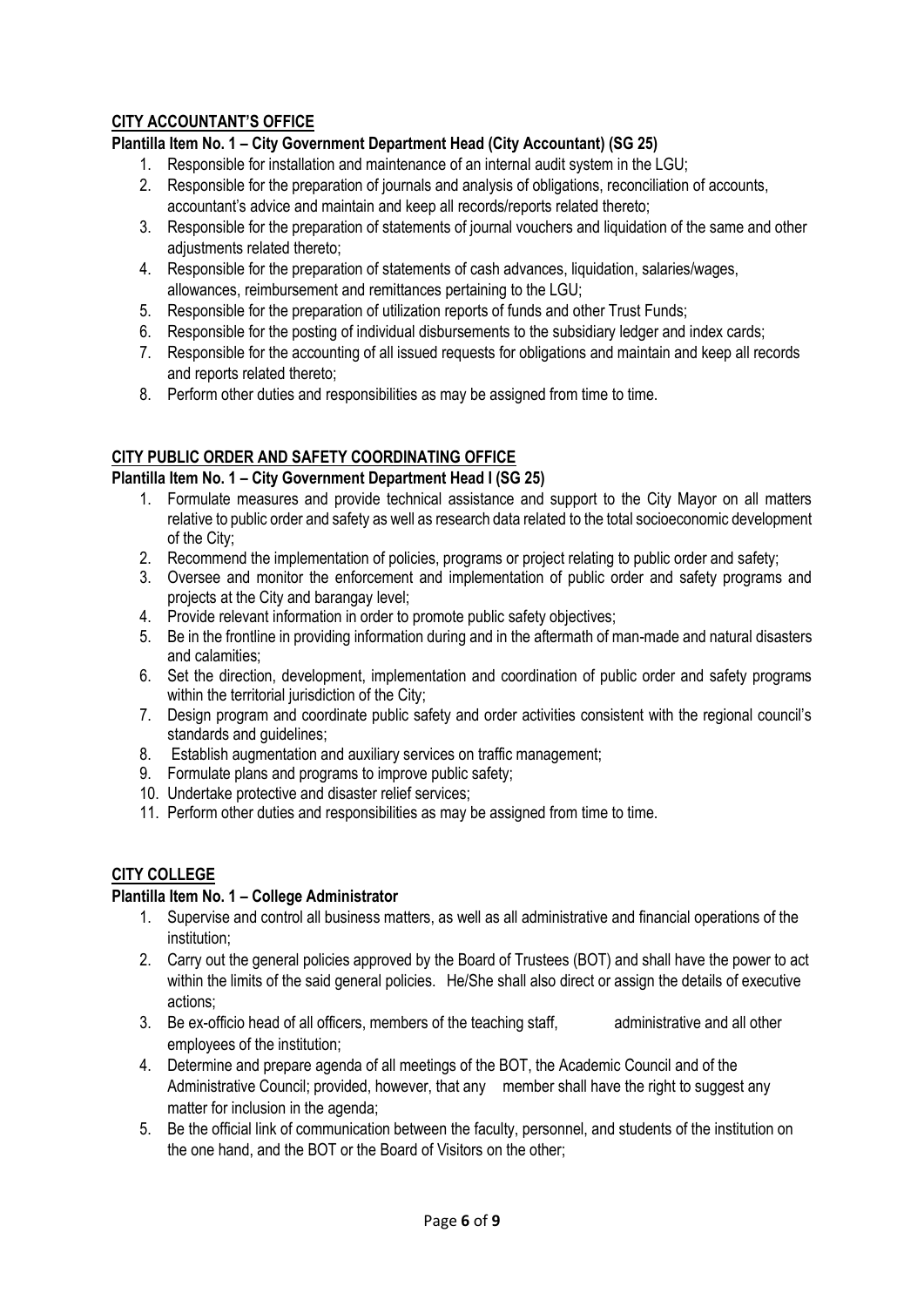- 6. Recommend competent and qualified persons to fill all vacancies and new positions, subject to confirmation of the BOT. (Sec. 1, Art. V, SP Ordinance No. 2008-018, as amended by No. 2017-035);
- 7. Can fill vacancies temporarily and make such arrangements as necessary to meet all exigencies that may occur so as not to unduly hamper the operations of the institution;
- 8. Submit an annual report to the BOT at the end of the academic year, highlighting the work of the past year and the needs of the current year and shall also present to the BOT the proposed annual budget of the institution;
- 9. Execute and sign, on behalf of the institution, all contracts, deeds, and all such other instruments necessary for the proper conduct of business of the institution;
- 10. Preside at commencement exercises and other public affairs of the institution and confer such degrees and honors as confirmed by the BOT;
- 11. Perform other duties and responsibilities as may be assigned from time to time.

# **CITY PLANNING AND DEVELOPMENT COORDINATOR'S OFFICE**

# **Plantilla Item No. 1 – City Planning and Development Coordinator I (SG 25)**

- 1. Formulate integrated economic, social, physical and other development plans and policies for consideration of the local government development council;
- 2. Conduct continuing studies, researches, and training programs necessary to evolve plans and programs for implementation;
- 3. Integrate and coordinate all sectoral plans and studies undertaken by the different functions groups or agencies;
- 4. Monitor and evaluate the implementation of the different development programs, projects, and activities in the local government unit concerned in accordance with the approved plan;
- 5. Prepare comprehensive plans and other development planning documents for the consideration of the local development council;
- 6. Analyze the income and expenditure patterns, and formulate and recommend fiscal plans and policies for consideration of the finance committee of the local government unit concerned provided under Title Five, Book II of this code;
- 7. Promote people participation in development planning within the local government unit concerned;
- 8. Exercise supervision and control over the secretariat of the local development council.
- 9. Perform other duties and responsibilities as may be assigned from time to time.

# **CITY ENGINEER'S OFFICE**

## **Plantilla Item No. 6 – Draftsman II (SG 8)**

- 1. Inspect and evaluate proposed projects for plan preparations;
- 2. Draft Computer-aided design and drafting (CADD) working drawings;
- 3. Assist in the preparation of Detail Engineering documents;
- 4. Prepare construction schedule using Critical Path Method (CPM) and Program Evaluation and Review Technique;
- 5. Prepare bill of materials and program of work;
- 6. Perform other duties and responsibilities that may be assigned from time to time.

# **CITY ASSESSOR'S OFFICE**

#### **Plantilla Item No. 14 – Draftsman I (SG 6)**

- 1. Draft Final Tax Map;
- 2. Responsible for e-filing of tax map;
- 3. Prepare a suitable format for all of Assessor's map and drawings requirements;
- 4. Assist in the conduct of direct building tagging on field prior to appraisal related to taxation purposes;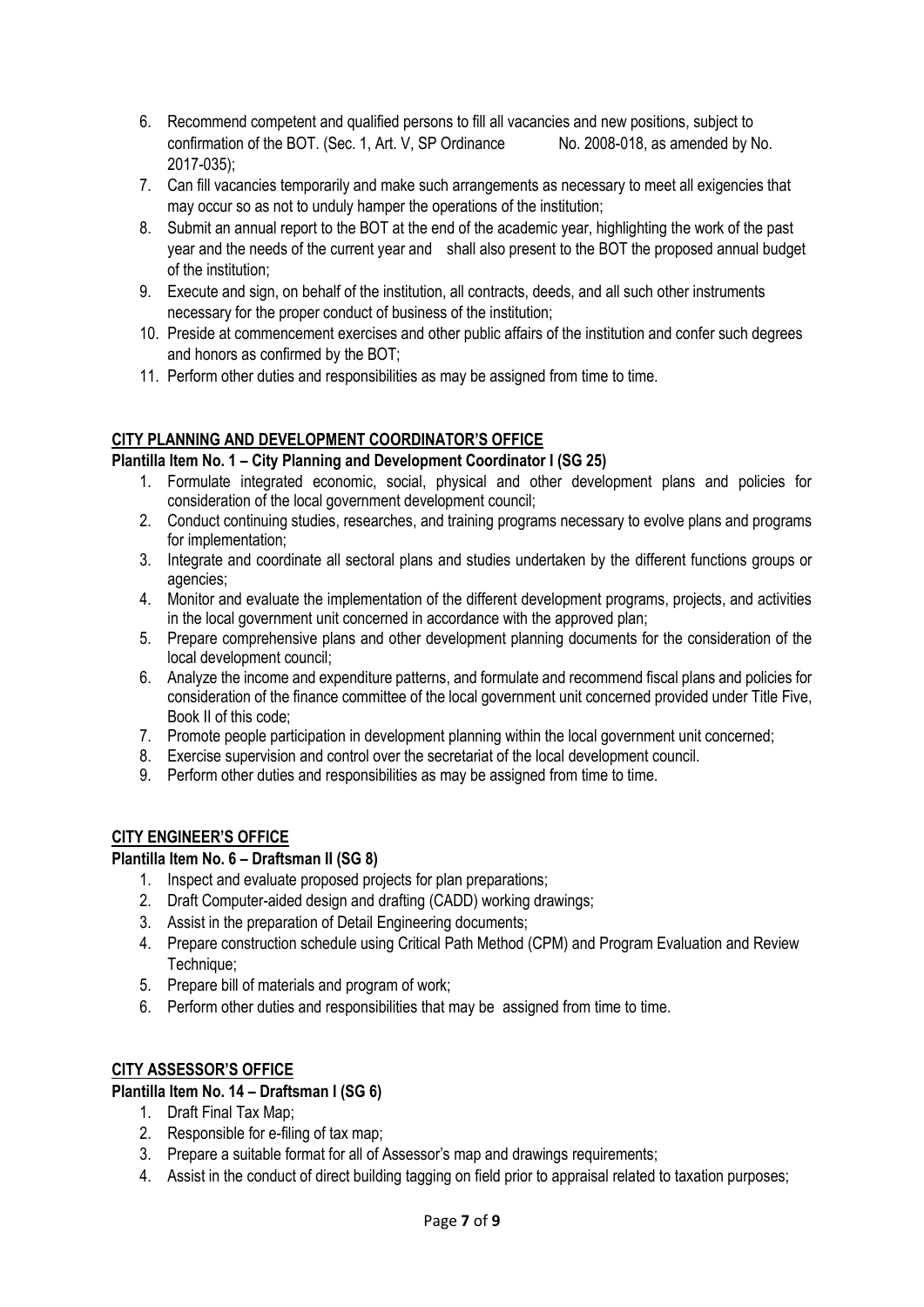- 5. Prepare assessment records prior to conduct of GIS building tagging;
- 6. Perform other duties and responsibilities that may be assigned from time to time.

## **CITY GENERAL SERVICES OFFICE – MOTORPOOL DIVISION**

## **Plantilla Item No. 99 – Heavy Equipment Operator I (SG 4)**

- 1. Operate heavy equipment vehicles;
- 2. Maintain overall maintenance and operation of heavy equipment vehicles;
- 3. Perform other duties and responsibilities that may be assigned from time to time.

## **Plantilla Item No. 127 – Administrative Aide VI (Mechanic II) (SG 6)**

- 1. Perform troubleshooting and repair of service vehicles and equipment;
- 2. Perform overhauling jobs on mechanical parts, assemblies and other related components of service vehicles/ equipment;
- 3. Ensure proper usage and maintenance of tools and equipment used in repairs and other related works;
- 4. Perform other duties and responsibilities that may be assigned from time to time.

## **CITY GENERAL SERVICES OFFICE – UTILITY AND MAINTENANCE SERVICES DIVISION**

**Plantilla Item No. 90 – Administrative Aide III (Audio-Visual Equipment Operator I) (SG 3)**

- 1. In-charge of the audio-video set up of the City government events and activities;
- 2. Operate a variety of audio-video equipment and automated video playback;
- 3. Responsible for the maintenance and safekeeping of all audio-video equipment;
- 4. Perform other duties and responsibilities that may be assigned from time to time.

#### **CITY INFORMATION OFFICE**

## **Plantilla Item No. 7 – Administrative Assistant I (Audio-Visual Equipment Operator III) (SG 7)**

- 1. Performs video coverage of city's programs and events;
- 2. Create materials to be used for TV program, Audio Visual Presentations or infomercials and TV advertisements including, but not limited to, shooting videos;
- 3. Ensure good condition of equipment;
- 4. Capture images and recordings on video tape;
- 5. Records voice over materials;
- 6. Archives video and audio materials;
- 7. Transfers video materials to dvd/cd;
- 8. Perform other duties and responsibilities that may be assigned from time to time.

# **CITY PUBLIC AND ORDER SAFETY COORDINATING OFFICE**

#### **Plantilla Item No. 27 – Communications Equipment Operator II (SG 6)**

- 1. Conduct emergency dispatch and routinary communications and coordinate with concerned offices and agencies;
- 2. Receive and transmit radio communication relative to traffic situations, accidents, road activities and emergencies:
- 3. Assist in providing directions and issuance of orders through radio communication;
- 4. Perform other duties and responsibilities that may be assigned from time to time.